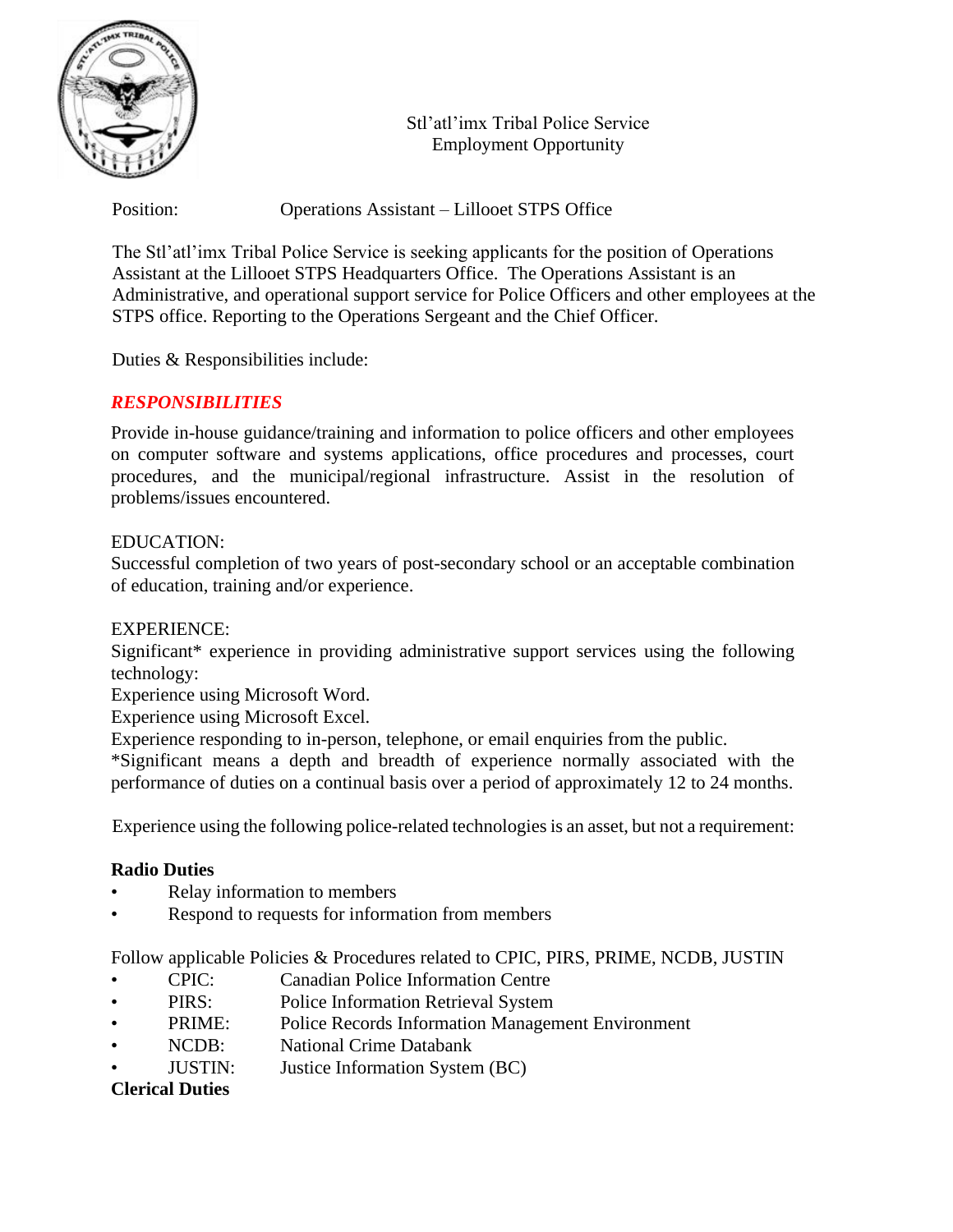- Maintain common filing and procedures system between offices
- Maintain filing system for:
	- o Occurrence files
	- o Forms files for Operations
	- o Operation/Administration files
- Maintain log books for:
	- o Occurrence
	- o Exhibit log books
	- o Purge Operational Files at the end of each month
	- o Criminal Record Check
	- o Data Entry
	- o
- Type court documents, letters and other documents
- **Transcribe statements**
- Complete fingerprint forms with court Disposition

#### **KNOWLEDGE:**

Knowledge of general office practices and procedures, including physical and electronic file management.

#### **ABILITIES & SKILLS:**

Ability to plan and organize workload. Ability to communicate effectively orally. Ability to communicate effectively in writing. Ability to use reasoning skills to solve problems. Ability to diffuse difficult or hostile situations.

## **PERSONAL SUITABILITY:**

- Effective Interpersonal Skills
- Dependability
- Thoroughness
- Initiative
- Integrity
- Attention to Detail
- Work well in a team environment with good communication skills
- Willingness to learn
- Good oral and written communication skills
- Analytical and time management abilities
- Knowledge of First Nations communities would be an asset.
- Individuals will be subject to an enhanced reliability security clearance/Criminal Record Check/ Vulnerable Sector Check.